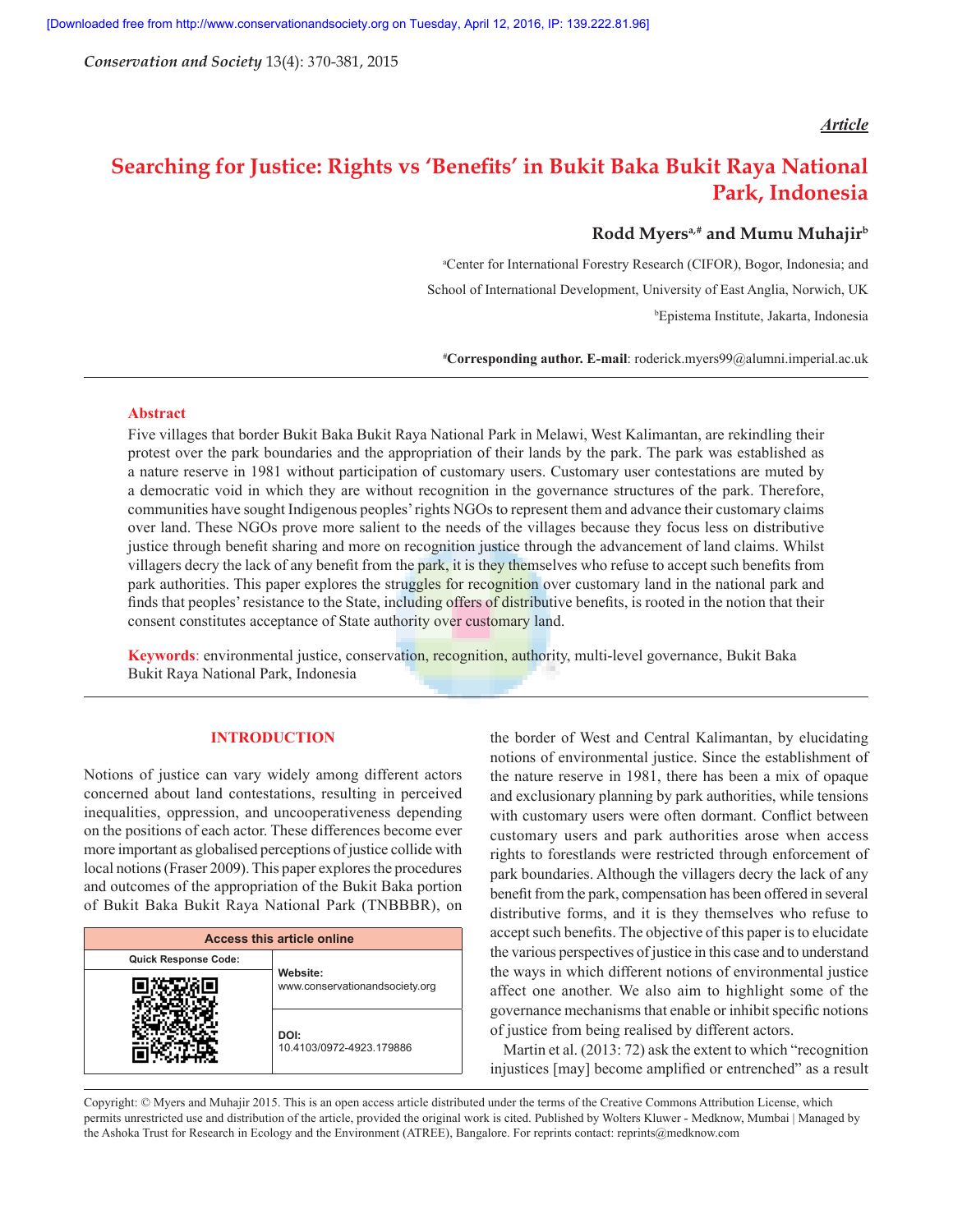of benefit-sharing schemes. This paper explores this question through a case study of appropriation of land and forest by central government through the creation of a park. We explore the relationships between offers of global notions of distributive justice to customary users of forestlands in the park and recognition justice, which is sought by customary users. We look at the various ways in which recognition is denied to customary forest users and explore how villagers turn to other institutions for recognition and legitimation. This case is illustrative of the persistence of a fundamental lack of recognition of customary user rights by multiple levels of government.

We start off by exploring concepts of conservation and environmental justice, then briefly explain the history of authority over forests and forest land in Indonesia before describing our methods. We then move to a results section that describes the establishment, maintenance, and conflict of and within Bukit Baka Bukit Raya National Park in West and Central Kalimantan. A discussion section analyses the results from the perspective of environmental justice.

#### **Conservation and environmental justice**

Protected areas have become the dominant strategy for protecting biodiversity, as espoused by NGOs, governments, and international initiatives such as the Millennium Development Goals (Chape et al. 2005; Lele et al. 2010). By 2011, 157,897 sites protected 16.26 million km<sup>2</sup> of the earth's surface– a ten-fold increase over the last 50 years (IUCN and UNEP 2012). There has been significant research on the (dis) convergence of environmental conservation and the ability of people to benefit from forest resources. At the extremes of discourse, the rights of communities are pitted against hegemonic global perspectives concerning the preservation of natural spaces (Adams and Hutton 2007; Brockington, Duffy and Igoe 2008), resulting in such conclusions as either conservation at great costs to people (Ferraro 2002; Borgerhoff Mulder and Coppolillo 2005; Eaton 2005; Brockington, Duffy, and Igoe 2008; Duffy 2010) or local people contributing to the destruction of forests (Agrawal and Chhatre 2006; Wilkie et al. 2006; Henley 2007).

On one hand, some suggest that the natural capital protected in conservation areas enables adjacent communities to derive benefits from ecosystem services leading to reduced poverty (Turner et al. 2012). On the other hand, there is an argument that the global benefits of conservation are expensed to local people who live in and near the forest (Adams and Hutton 2007; Brockington, Duffy and Igoe 2008; Duffy 2010). These arguments, and the array of arrangements between them, are summarised well by Roe (2008), who suggests that such debates are becoming ever more critical within the current climate change agenda. Questions of conservation and poverty are "at the heart of concerns about conservation justice" (Martin et al. 2013: 71), or more generally, environmental justice. Notions of justice are central to the management of conservation areas, and more broadly environmental management, because they directly impact who participates in decisions, how benefits and responsibilities are distributed, and in what ways people are recognised as having 'rights' to access and control resources and land (Fraser 2009; Sikor 2013).

We align ourselves with Thomas Sikor's conceptualisation of types of environmental justice. Sikor (2013) uses an empirical approach to define environmental justice and expands on the Schlosberg (2004) dimensions of distribution, participation (procedural) and recognition justices. Sikor (2013: 7) explains that "[d]istributive justice is about the distribution of goods and bads between different people"; participation or procedural justice includes "how decisions are made... including attention to the roles of different people and rules governing decision making"; and recognition "is about acknowledging people's distinct identities and histories and eliminating forms of cultural domination of some groups over others". While distributive justice is more tacit, more measurable, and more in keeping with global neoliberal notions of economic 'fairness', recognition is a type of social justice, having a cultural dimension concerning social order (Schlosberg 2004; Fraser 2009). Schlosberg suggests that recognition and participation are underemphasised forms of environmental justice that ought to be considered more deeply. He goes on to show that if people are not recognised, they do not participate and therefore become detached from political processes. Further, failures of authorities to recognise customary claims (nonrecognition or misrecognition) is a form of oppression that leads to a reduced state of being among the oppressed (Taylor 1994).

One of the main concerns for forest-adjacent communities concerning land is land tenure security (Angelsen and Wunder 2003; Sunderlin et al. 2014; Wyatt et al. 2015), which embodies all three types of environmental justice. Forestland tenure is the customary or statutory determination of "who can hold and use forest lands and resources, for how long, and under what conditions" (Sunderlin 2011: 21), including the right to make decisions about forest land use, or what Ribot and Peluso (2003) would call 'access control'. This research is concerned with the appropriation of customary land by the national park as an issue of land tenure security. Appropriation, in this sense, is one of natural resources and forestland from the customary users by the State (see Fairhead et al. 2012). We understand that customary land claims and demands for land tenure security are as much about distribution as recognition. Land is both a tangible benefit and symbolic of the right to exercise customary control. The struggle on which this paper focusses is as much about recognition over customary rights as it is about access to natural resources (see Sikor and Lund 2009; Larson 2010).

It is not surprising that efforts to apply a measure of fairness to conservation and environmental protection efforts focus on distribution, and to a lesser extent procedural, justices rather than recognition justice. The concepts are easily rendered technical to fit within cause and effect relationships, timespans and donor accountability of a 'project'. Benefit-sharing, as a type of distributional justice, involves the main characteristics that Li (2007) uses to describe projects rendered technical.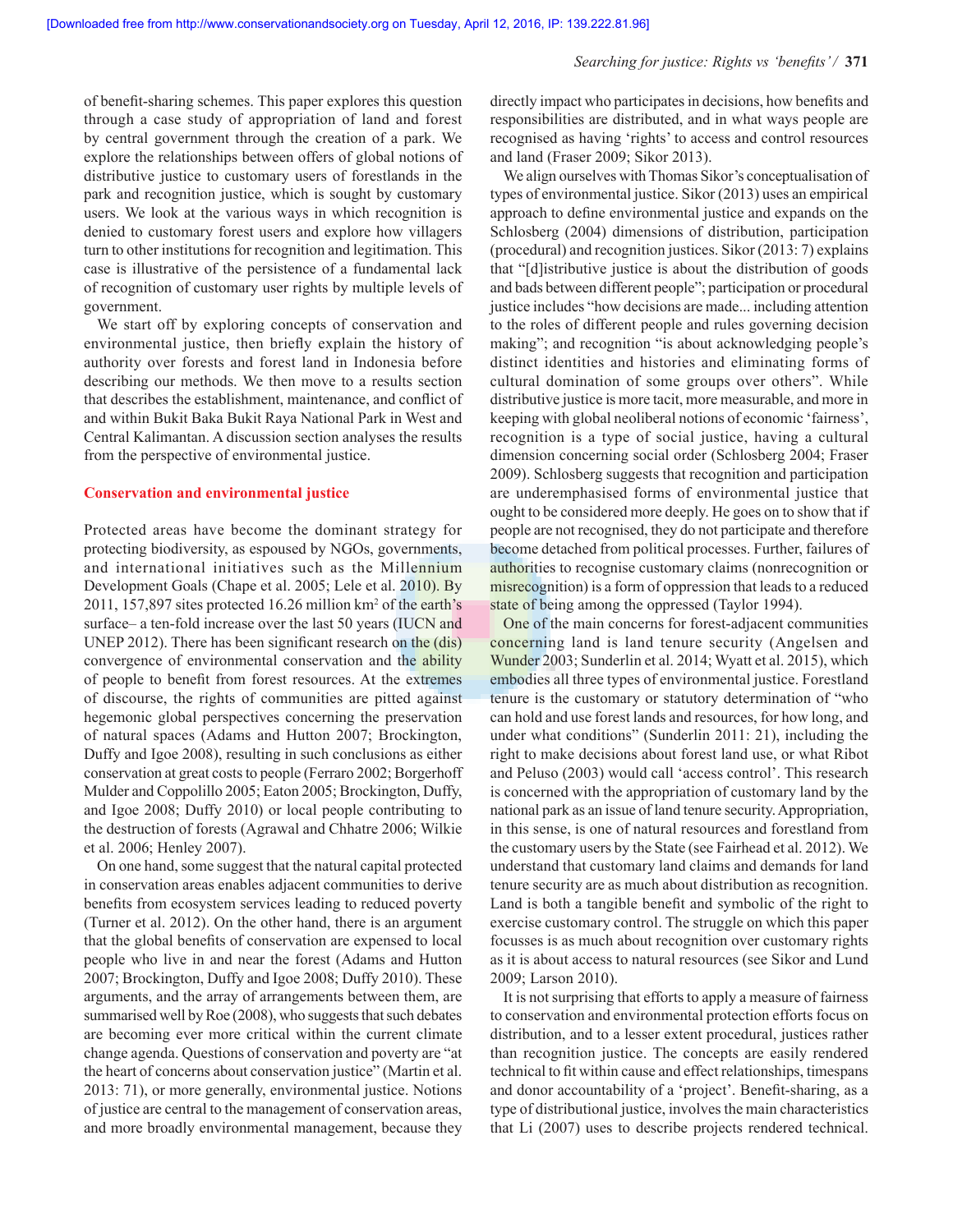It occurs within a specified area with definable boundaries, involves assembling information, includes techniques to measure and analyse information and addresses problems in an anti-political fashion. Recognition, on the other hand, is much more elusive in these regards. Deep political interests must be identified in order to understand and address issues of recognition, and these interests may not be easy to see and are likely to be interpreted differently by different actors.

## **Control over land, forests, and protected areas in Indonesia**

Contestations between forests and communities can be traced to pre-colonial times (Peluso 1992; Henley 2007). Conflicts around protected forests date back to as early as 684 AD (Mishra 1994). Forest policy in Indonesia has historically operated in favour of powerful State and private interests; and against communities, whether forests were established for production or for protection. The overarching theory of forest management has been consistent since the Dutch first landed in Indonesia. It has been dominated by scientific forestry, enforced by all regimes, with the exception of brief occupation of Japan, and to a lesser extent Britain, in which access by Indigenous people to forest resources remained illegal (Peluso 1992). At the same time, sustainable forestry practices were all but ignored, especially for the harvest of teak (Peluso 1992; Tsing 2005).

The central principles of this ideology have consistently included State ownership and control of forests, the prioritisation of services for the greatest good to the greatest number of people, the upholding of the efficacy and efficiency of scientific forestry, and the overall responsibility of the scientific forester for the economic growth of forests (Peluso 1992). Starting in the 1970s, forest management shifted from direct natural resource extraction by the government to a relationship between State and private enterprise established by the New Order government and private Japanese corporations (Tsing 2005). This pattern of corporate management of a public good, via state, domestic, and foreign corporations, is maintained in the modern model of forest management and conceptually empties the forest of people in the way that decisions are made without due considerations of the interests of local communities of forest users (Peluso 1992; Tsing 2005). In effect, the law continues to disproportionately favour the interests of large corporations and state-making over those of local communities (Tsing 2005; Colchester et al. 2006a).

In as much as benefits and rights of the 'other' (i.e. non-customary forest users) are prioritised over the rights of customary users, production forests and conservation forests have a similar impact on Indigenous people in Indonesia. Overall, 59% of Indonesia's forests have been designated for logging and 19% as protected areas (Kementerian Kehutanan 2011). Under logging concessions, the companies have taken priority, and in protected areas, it is global interests. In both conditions, a centralist approach to forest management has effectively resulted in lack of formal rights to forest lands for the poor living in or near forests (Peluso 1992; Colchester et al. 2006a; McCarthy 2006; Li 2007; Henley and Davidson 2008).

Evolving over successive years of fragmented customary leadership; Dutch, English, and Japanese colonialisation, and post-colonial rule by three major eras of Indonesian governments, the management of Indonesian forests involves a complex system of institutional arrangements (Peluso 1992; McCarthy 2006). Throughout some of these eras, multiple legal and policy systems existed concurrently. The Dutch, for instance, allowed legal pluralism in which Indigenous peoples were not completely subject to all Dutch laws (Li 2007; Henley and Davidson 2008); however, trading, timber harvesting, and accessing forestlands were heavily controlled by the colonial authorities (Peluso 1992). As these governance systems evolve, it becomes increasingly difficult to understand how customary and statutory laws co-exist, often resulting in interpretations by different levels of government as circumvention of the law by local communities to obtain access to forest resources and resulting in criminalisation of local communities among the corrupt and gangsters. This confusion is compounded by inconsistent application of the law in different contexts (Tsing 2005; Colchester et al. 2006a; McCarthy 2006; Henley and Davidson 2008). Indigenous self-governance and customary land rights are respected within the 1945 Indonesian Constitution; however, "laws provide only weak recognition of customary rights and allow government agencies a great deal of discretion in deciding whether to respect them or not" (Colchester et al. 2006b: 13). Also, there is no pre or post-colonial practice of reserving land for customary users (Li 2001). The Basic Agrarian Law (Law 5 of 1960), which forms the basis of Indonesian land law, recognises *adat* (customary) law as co-existing with national law, but no implementing regulations have been introduced that relate directly to *adat* (Wright 2012). Article 5 of the law reads as follows:

*Agrarian law applies to the land, water and air space is customary law to the extent that it is not contrary to national interest and the State, which is based on national unity, Indonesian socialism and the regulations contained in this Law and other regulations, and to any elements that rely on religious principles.*<sup>1</sup>

Amendments to the Constitution in 2000<sup>2</sup> clarified the conditions under which customary rights may be claimed, but even these clarifications have been subject to such interpretations that they have yet to be implemented on a national scale. While the Constitution recognises customary rights, it also makes clear that the State has complete authority on land use and ownership. Herein lies a major tension between the State and Indigenous peoples' land claims (Colchester et al. 2006b). There is a unilateral claim that all forests are owned by the State, thereby overriding customary rights to ownership and control (Peluso and Vandergeest 2001; Colchester et al. 2006a; Sirait et al. 2011). Official forest areas, sometimes referred to as politico-administrative forests (see Safitri 2010), which may or may not have forests or trees (Peluso and Vandergeest 2001), have fallen under the control of the central State since colonial times and have therefore been distanced from local and customary control (Peluso 1992; McCarthy 2006).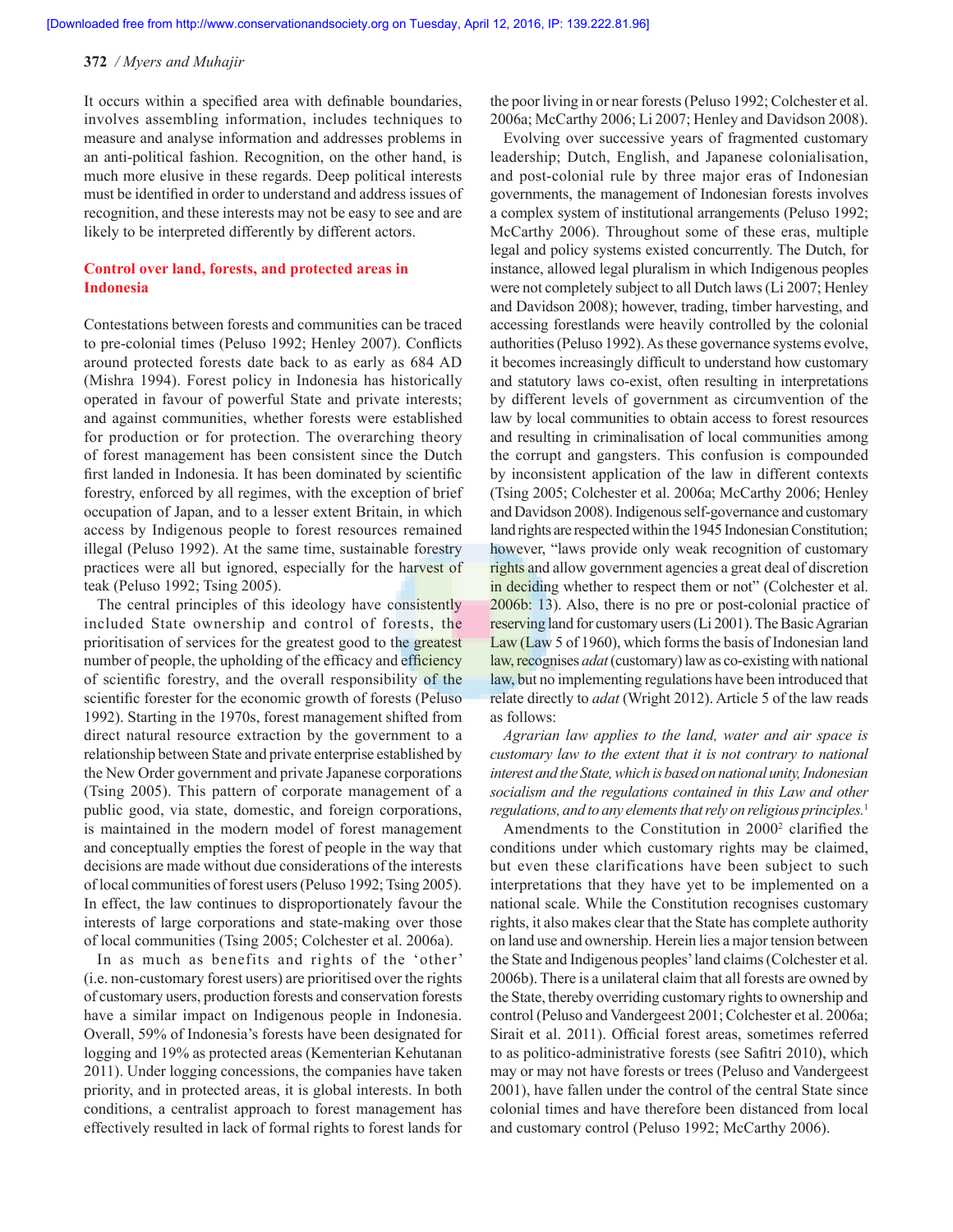#### *Searching for justice: Rights vs 'benefits' /* **373**

The political and administrative definitions of forests in Indonesia are made clear in the inauguration of forests and specifically conservation areas. Gazettement as a forest is intended to affirm the status, function, location and boundaries of a forest area so that it can be distinguished from a non-forest area. One of the primary deterrents for formal designation of forests is overlapping land claims, especially on customary land. Conflicts have arisen because of lack of consultation and transparency in determining political forest boundaries (Safitri 2010). The forest designation process itself reveals a bottleneck in inter-governmental co-ordination and lack of political will to protect the rights and public access to the forests. The result is the rampant loss of customary and community access and rights to forests.

There are recent signs of promise for customary claims. Two Constitutional Court decisions (No. 34/PUU-IX/2011 and No.45/PUU-IX/2011) stated that forest designation by the Ministry of Forestry<sup>3</sup> without consent from local communities is an arbitrary action and considered not legitimate. In terms of customary forest (*hutan adat*), a 2012 Constitutional Court decision (No. 35/PUU-X/2012) annulled articles on forest law (Law 41/1999) that incorporated customary forest in the national forest estate, and made it possible that customary forests could be designated outside of the national estate. Consequently, clear boundaries must now be established between state forests and *adat* forests. NGOs and customary users, as we show later, use these decisions and laws to legitimise their current claims in statutory law. Although the laws and decisions themselves relate primarily to recognition justice, the practice of the government has been on distributive justices for which there are no such laws.

By the end of 2012, Indonesia had 128.22 million ha of forests under the control of the Ministry of Forestry (Directorate of General Forestry Planning in Kementrian Kehutanan 2013b). Of this, only 21.07 million ha (16.3 per cent) had been determined (*ditetapkan*) as forests (Kementrian Kehutanan 2013a), which involves verification processes (i.e. demarcation, mapping, and consultations). Prior to the 2011 Constitutional Court decision (No.45/PUU-IX/2011), the Ministry of Forestry was legally unchallenged in its assumption that appointment of the national forest estate (*penunjukan kawasan hutan*) was sufficient to assert its claim over forestland. The decision contradicted this assumption, stating that only forest that had been determined (*ditetapkan*) could be considered as forest area (see Wells et al. 2012 for more details). There is therefore a wide gulf between the forestland assumed to be controlled by the Ministry of Forestry and legally binding determined forest. Yet, the Ministry of Forestry continues to issue forest licences on an appointed forest, leading to conflict with communities.

At this time, the regulations on *adat* forest are still stymied by delays within the Ministry of Forestry, which is tasked with operationalising the court rulings. One of the central issues is the lack of mechanism for boundary demarcation between *adat* forests and 'national forest estate' forests. So far, the Ministry of Forestry has stated that *adat*  forests will be excluded from the state forests as long as there are sub-national regulations (district or province regulations) that recognise the existence of *adat* communities (see Ministry of Forestry Regulation P.62/Menhut-II/2013). The onus will likely be on local communities to demonstrate customary land uses. This is problematic because there are few examples of district and provincial regulations that recognise customary users and fewer still that demarcate customary use lands.

To date, access rights of the communities have rarely been taken into consideration in the determination of forestlands, and there is no standardised legal conflict resolution mechanism or means of appeal in the national forest estate aside from the Constitutional Court. There is also a lack of multi-level governance co-ordination due to a difference of interest between central and district governments. Central government continues to manage timber licences and conservation forests, for example, and therefore is motivated to maintain as large a forest area as possible. Most district governments consider vast forest area an impediment to development, hindering conversion to other forms of land exploitation like plantations, mining, or farming required to meet economic growth targets (as obtained in interviews with district government actors). In and around these political forests, it is local communities that bear the burden most heavily.

The case of TNBBBR illustrates some of these issues of procedure and problematic outcomes. Considering the process by which the national park was gazetted, it is so far unclear whether or not the communities around TNBBBR will be able to benefit from these new laws and regulations. At least some of customary use land was technically gazetted into the national forest estate, but because of somewhat opaque boundaries, it is not clear that all land in the national park was gazetted. Forestland that was gazetted may be a more challenging claim for the communities to make since there was agreement by community leaders, despite the questionable circumstances under which that consent was obtained, as we shall discuss shortly. For other parts of the forest, where the boundaries of the park expanded without the consultation of customary users, the Constitutional Court decisions are of particular importance. We now turn to the results of our research on the processes of making and maintaining TNBBBR. We elucidate the institutional linkages that are at play and explore the sequences of events from the establishment of the park to current contestations.

#### **METHODS**

The methodology is a single case study, which is useful to develop lessons learned from an in-depth exploration (Flyvbjerg 2006). The study used semi-structured qualitative interviews to guide discussions with government and civil society actors from the village to national levels in 2013 and 2014. The five focal villages in the Melawi District (*Kabupaten*) of West Kalimantan are Belaban Ella, Mengkilau, Nusa Poring, Dawai, and Laman Mumbung (Figure 1).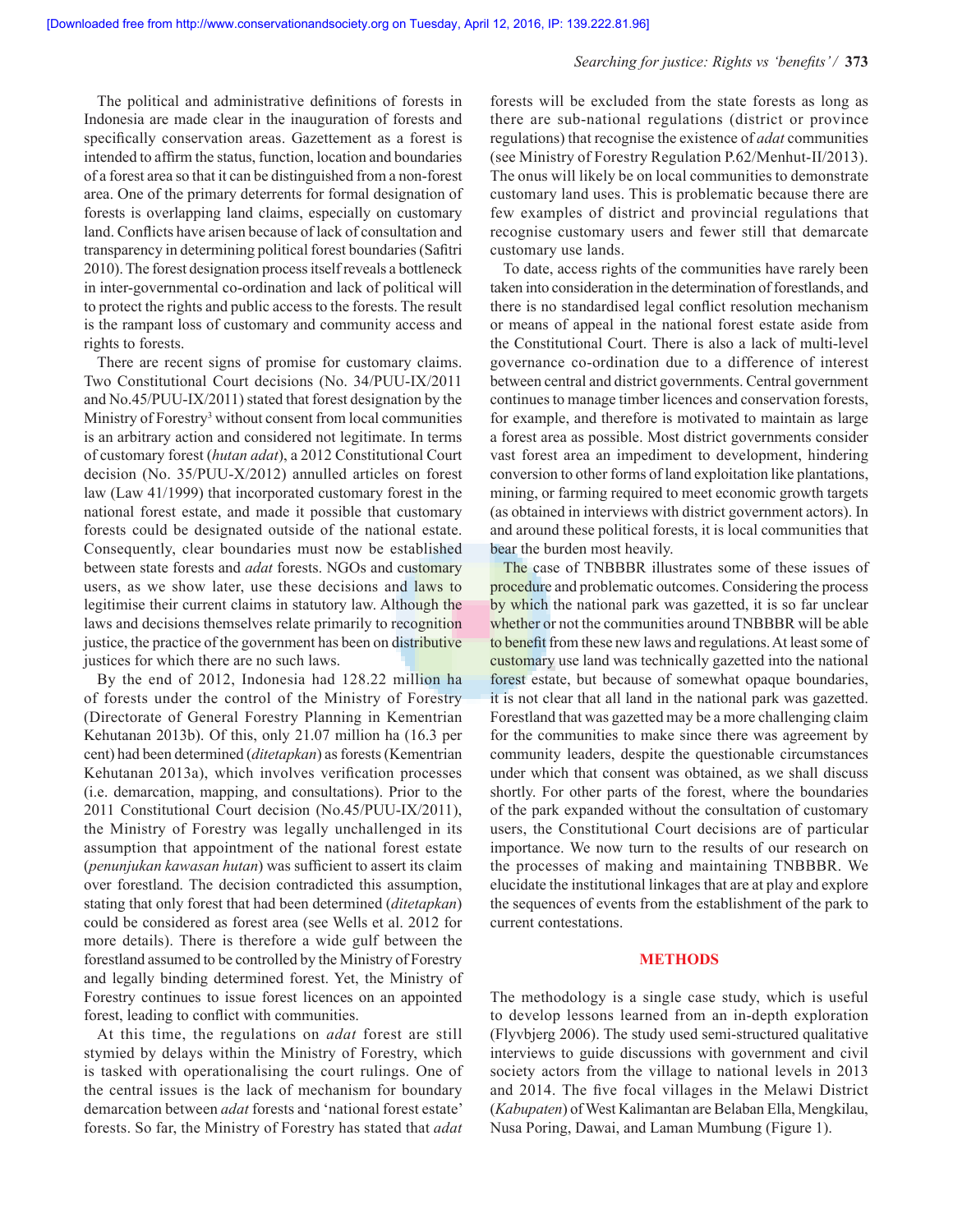

**Figure 1** *Map of Bukit Baka Bukit Raya National Park*

Most of the village interviews were conducted in Belaban Ella (specifically the hamlet of Sungkup) due to the recent work of village activists there as identified by several Indigenous rights NGOs in West Kalimantan. To address the potential limitation of a unique situation in Sungkup compared to other communities, a broader spectrum of leaders and activists were also interviewed from the other villages, based on convenience sampling of village leaders who were available for interview. Data collection instruments included an initial key informant interview and then an in-depth historical interview. Respondents were selected through snowball sampling based on suggestions from previous respondents, most often of other people or institutions with which they had interacted related to the case. Interviews were conducted face-to-face in West Kalimantan and were structured around concepts of procedural legitimacy, outcome legitimacy, and articulation among actors and nonactors concerning specific land use changes. A total of 16 formal interviews were conducted, each lasting for one to two hours with one to four respondents in each interview. Interviews were conducted at each level of governance so the research took place in several locations, moving upward along the chain of authority from the villages to Jakarta, including sub-district (*kecamatan*), district (*kabupaten*) and provincial government respondents as well as Indigenous rights organisations and NGOs.

## **RESULTS**

## **The making of TNBBBR**

The nature reserve that preceded TNBBBR was established in 1981 and the boundary markers were installed in 1984 with the labour of villagers who, according to Agus & Setyasiswanto (2010) and our own interviews with customary users, were not informed as to the purpose of the markers. The park was established through the collaboration of several sections within the Ministry of Forestry, often working independently of one another.

The initial location identification was spearheaded by the Directorate General of Forest Protection and Nature Conservation (*Perlindungan Hutan dan Pelestarian Alam*), which is responsible for planning and policy implementation. Then the Centre for Forest Area Consolidation (*Balai Pemantapan Kawasan Hutan*) under the Directorate General of Forest Planning (*Direktorat Jenderal Planologi Kehutanan*) was called in to delineate and confirm the forest boundaries. The boundaries were ground-checked to ensure that villages were not within the park boundary, in which case the border could be drafted to ensure that villages are outside of the park, but customary use within the designated park area was insufficient ground to alter the establishment of the boundary. The park required the consent of communities, but the process by which this was done was left subject to interpretation by Ministry of Forestry officials.

There are varying accounts of the consultation process at this time, but the most likely scenario, based on interviews, is that a meeting was held in the district capital, Nanga Pinoh, and that heads of village were invited to attend. They were told that a nature reserve would mean protecting the forest against logging concessions and illegal logging, which were expanding rapidly at the time (Soetarto et al. 2001; Barr 2006). When we asked village leaders about the process of creating the park, their initial response, was that "we never signed anything." On further discussion and triangulating responses, however, the discourse changed to, "we don't know if we signed anything or not. Maybe the head of village did sign, but he didn't understand", as one ex-village head put it.

The establishment of the nature reserve was supported by the signatures of six heads of village on the establishment of the nature reserve and its borders, dated from January to March, 1985. This rules out lack of legal consent of village representatives and the signatures appear to be authentic, although not all could be verified. Nevertheless, the accompanying map, which is not directly signed by the heads of village, is scant on detail. The settlements are not represented on the maps and only vague representations of rivers serve as a reference to geographical location.4,5 In all villages, the recollection of any discussion about the establishment of the nature reserve or national park included *kata manis*, or "sweet words" uttered by government officials. Consent was obtained by heads of village on the basis that the agreement would 'protect the forest for our children and grandchildren'. This is a standard phrase used by national parks in Indonesia, but it fails to capture the cost of the park, which according to respondents was not explained to the heads of villages.

There was little activity after the initial inauguration and gazetting of TNBBBR and villagers could not perceive any significance of the markers nor effect of the national park on their lives. In 1992, when the nature reserve was converted into a national park (Ministry of Forestry decree 281/Kpts-II/1992), the Park Authority (*Balai TNBBBR*- responsible for the administration of the park) erected an outpost for the forest police and the following year held an information session that explained again the meaning of the park but, according to community members interviewed, failed to mention that the park could not be used by villagers.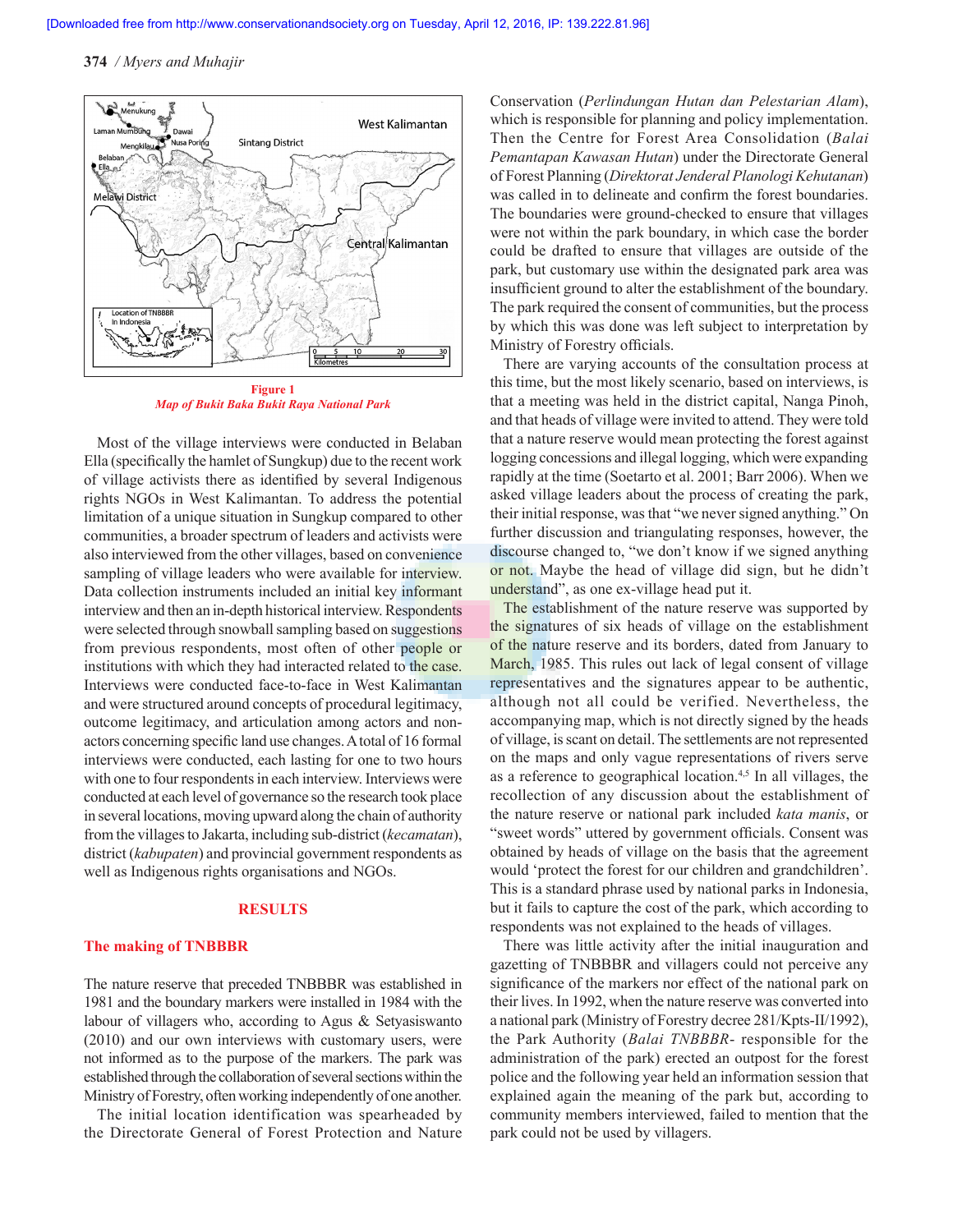## **Customary claims and contestations on National Park land**

In 1998, the Park Authority, along with the Ministry of Forestry and representatives of the district government, led a participatory mapping process with Sungkup, a hamlet of Balaban Ella, one of the villages near the park.<sup>6</sup> The resulting map (referred to as the '3D map' since it is textured with topographical features in *papier-mâché*) is still housed in the village. It clearly shows the traditional land area of the community and what its land uses were at the time, claiming a total area of 14,259 ha in customary land, about half of which is inside the national park,<sup> $7$ </sup> as shown in Figure 2. This map is used by villagers to legitimise their claim over the land, but the Park Authority and World Wildlife Fund (WWF) dismiss the maps as a "participatory mapping exercise" and as not having any bearing on land claims.

The villages lay claim over the land primarily based on customary usage, which consists of swidden agriculture, the harvest of wood for domestic and community use, hunting and the collection of non-timber forest products. As evidence, they cite the land use patterns consistent with swidden agriculture, monoliths that represent an ancient war between tribes (now in the centre of the park), and the 3D map itself.

Villagers in several of the villages, and specifically in Belaban Ella, state that the borders of the national park have moved closer to the village. They say that while the border used to be at kilometre 38, it is now at kilometre 35. Kilometre 38 coincides with a logging road owned and managed by the logging company PT Sari Bumi Kusuma, which demarcated the border of the park. There is evidence that the villagers' claim is correct. For example, the office and housing complex that is used by the park authorities is inside the park at kilometre 38 where the outpost should be, and is usually, on the park



Note: Map shows the official rather than enforced national park boundary Source: LBBT/PPSDAK. Used with permission. **Figure 2**

*Participatory map of Sungkup customary forest (old village names)*

border. Further, the villagers show that their traditional rubber plantations, which were originally not included in the park in the map shown in Figure 2, are now inside the park boundaries according to the Park Authority.

The Ministry of Forestry recounts the history of the national park and states that in 1981, the nature reserve (*cagar alam*) was 100,000 ha. By the time the national park was established in 1992, the area was 181,090 ha, which includes the Bukit Raya portion of the park (Bukit Raya is in Sintang and not connected to Bukit Baka except by administration). The Bukit Baka portion of the park was 110,590 ha, signalling an increase of 10,590 ha compared to the original area. According to Balai *Taman Nasional Bukit Baka-Bukit Raya* (the Park Authority) (2009), the borders were expanded to encompass 236,610 ha in 2005. Exactly where these changes were made, or how the borders have changed is not explained as there is no map available that represents an increase of this scale. Community members are not aware of any official change, and are adamant that there has been no consultation during the entire process, let alone leading up to 2005.

Part of the confusion may arise from the nebulous definition of a buffer zone around the park. Although the communities are not aware of a buffer zone, an Internal Affairs Letter was issued in 1999 (No. 660.1/269/v/Bangda), which details a partnership in the management of a buffer zone that would be managed by the local government (ITTO 2003). A collaborative agreement was drafted by the Park Authority to manage the buffer zone, which included local communities among a wide range of stakeholders (ITTO 2003), but the borders were not clarified and the multiple stakeholders listed in the agreement (including WWF, the Park Authority, and communities) are unaware of the existence of a buffer zone at the time interviews were conducted.

Only in 2005 did the policing activities in the forest increase to a level that started to concern the villagers. That year there were 11 patrols of the forest by the forest police. These patrols resulted in confrontations and the destruction of property, including machetes, saws, cooking pots and other equipment used by villagers in the forest. In 2006, these confrontations continued with another 14 patrols (Agus and Setyasiswanto 2010). By 2007, two residents of Sungkup were arrested for illegal activities in the national park, although they were farming inside their customary farmland, and outside what they understood to be the boundary of the Park as defined by the stone markers placed around the park boundaries. They served seven months in jail and were fined Rp 50,000,000 (about USD 4500), which was replaced by an additional three months in jail, for farming on traditional land that had been appropriated by the national park. This sparked a demonstration in Nanga Pinoh against the arrests primarily, but more broadly about authority over the park, reigniting contestations over land. After the arrests, some local activists went to their main portal to the outside world: an activist pastor based in Nanga Pinoh, the district capital. The pastor put the community in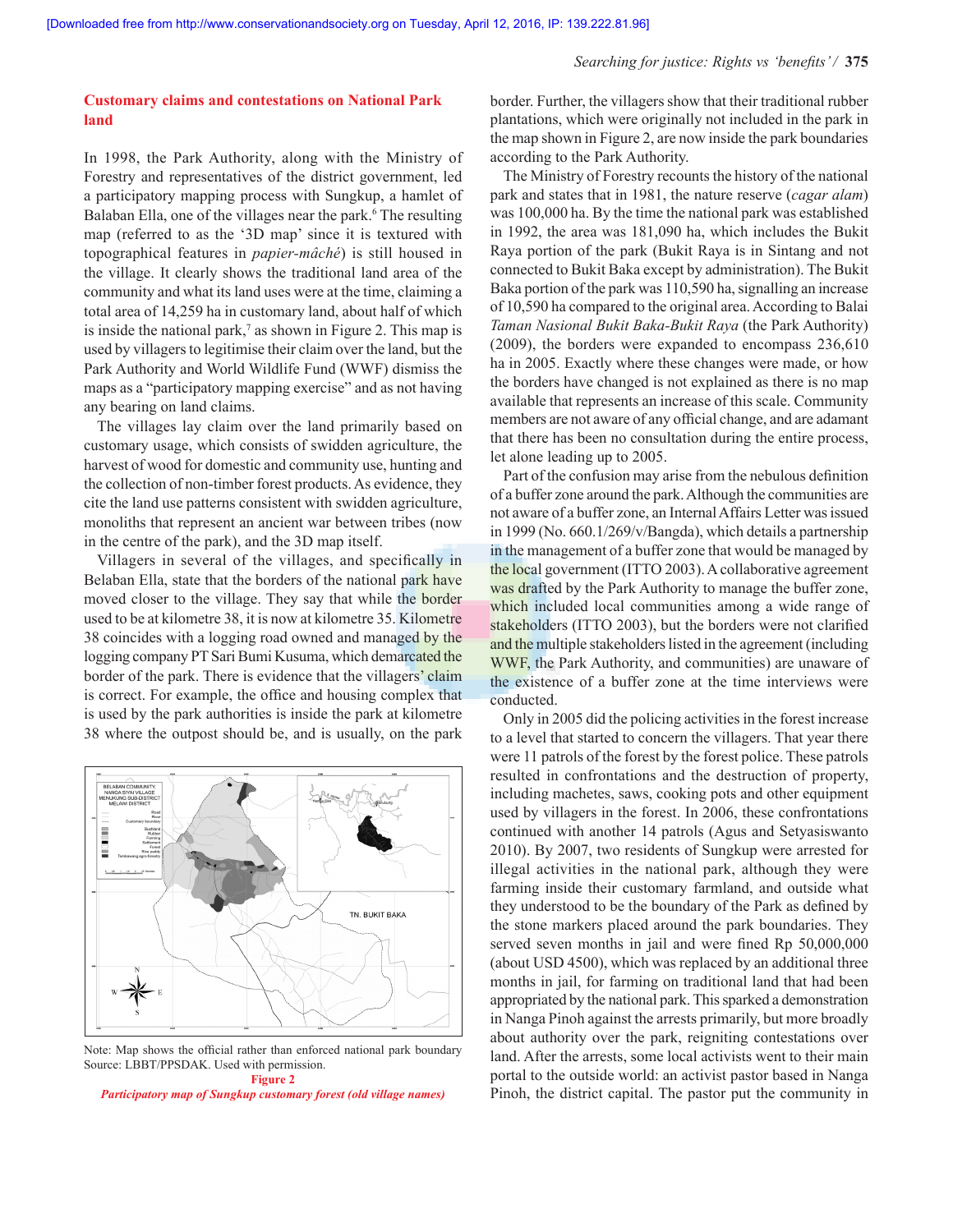touch with LBBT (*Lembaga Bela Banua Talino*- an NGO supporting Indigenous rights), which he had known about through meetings on social justice issues. From then, the police patrols decreased to six patrols a year with only two confrontations.

As in many national parks, the Park Authority has responded to community discontent by offering compensation for the hardships that villagers suffer from exclusion from forest resources. The Park Authority teamed up with the WWF in 2009 to address compensatory benefits along with park management, which had been problematic to date (MacAndrews 1998). That same year, the Park Authority held a meeting with the villages, but the villagers wanted nothing short of recognition over their control of the land appropriated by the Park. Another series of protests against the Ministry's heavy-handed control over customary land, involving 70 people, was held at the Park Authority that year as meetings were proving ineffective to sway the Park Authority's control over the park (Agus and Setyasiswanto 2010).

In the north end of the park, a group of rogue villagers in Nusa Poring imposed a customary sanction of Rp 100 million (about USD 9000), on the Park Authority in 2012 for the acquisition of customary land. The sanction was not approved by the head of the *adat* customary committee at the time because it implies that it was possible to pay compensation for the land appropriation. While the sanction was never paid, it was not about the money as much as the right of the community to apply a customary sanction to offenders on their land. When asked if they expected the government to pay, a villager activist smirked and admitted that they did not, but "we have to charge offenders. That is our way."

Between 2012 and 2014, several dialogues were held between the district government and communities, in which the communities demanded recognition of their customary rights over their territories. The district government positioned itself as a facilitator between communities and the provincial or national government, suggesting that its ability to make direct changes would be limited. The district government has no authority to resolve the conflict due to status of TNBBBR as a national park. So, even though the people and the village are in its territory, the district government sees the conflict as a national government problem (Agus and Setyasiswanto 2012). While local officials promise to "pass the message", as one elected official phrased it, to the next level of government; they have no recourse for follow-up nor do they have the authority to communicate directly with the central government on this issue because of the absolute control of the Ministry of Forestry over the park. As one head of village expressed, "the only way for us to get our message heard is to go to Jakarta, but our [annual] village operating budget is only Rp 26 million [USD 2345]. We cannot even afford for one person to go to Jakarta even if we knew how to talk with them." Community activists and leaders express frustration with the lack of interest of government officials and continual passing on of responsibility.

#### **Attempted compensations**

To date, compensation in the Bukit Baka portion of the park has included a forest rehabilitation programme in which villagers were employed as labour to rehabilitate parts of the forest that were traditionally used for swidden agriculture. Rehabilitation included clearing the scrub that had developed and relocating seedlings from other areas of the forest rather than planting new seedlings. Villagers were paid for their labour in 2012 and 2013, but soon realised that they were being paid to plant over land they claim as their own, and which they did not agree should be included in the park. The customary leadership in the villages placed a stop order on such rehabilitation efforts and all other assistance from the Park Authority and WWF in terms of compensation. In other words, the village leadership realised that the acceptance of benefits would legitimise the government's position. Resistance to the Park Authority is sanctioned by the *adat* leadership *(Ketemenggungan Siyai)* as led by the chief (*temenggung*) and 'staff' or elders (*dandai*), but carried out by a range of community activists that co-ordinate with customary leadership.

Villagers decry the lack of any benefit from the park, but it is they themselves who refuse to accept such benefits. A traditional leader in Belaban Ella recounts an offer of rubber tree seedlings, enough for 30,000 ha to be given to the village. Upon realisation that the source of the assistance was from the national park, village leaders immediately refused because the community felt deceived into working on national park land that they consider their forest. WWF and the national park are actively engaged in benefit-sharing arrangements in the Bukit Raya portion of the park, with employment programmes, micro-hydro projects and more, but they have been stymied in Bukit Baka because of the refusal of the villages to co-operate, perhaps owing to a stronger sense of identity tied to control over the forests. Such are the weapons of the weak (see Scott 1987) employed by villagers surrounding Bukit Baka in that co-operation with the park authorities would be tantamount to recognising its legitimacy over their forests. Other common strategies are to emphasise the lack of relationship between the government and the community, citing how seldom they come to the village; when they do, it is only to talk about a new programme or the function of the park rather than to discuss the disagreements with the villages or even to clarify its boundaries. Villagers assert repeatedly that they are not sure of the exact positions of the park boundaries.

In 2013, six villagers were threatened with arrest for farming activity in the national park by the Park Authority. The arrests were prevented by the intervention of LBBT and a protest by the community to which the district government responded by staying the charges and demanding that the offenders sign a letter to agree not to enter the park again. The villagers refused and were neither forced to sign the letters nor arrested. As Park Authorities explained, the situation was getting "hot" already, suggesting that they did not want to agitate the condition further by enforcing the arrests after the protests.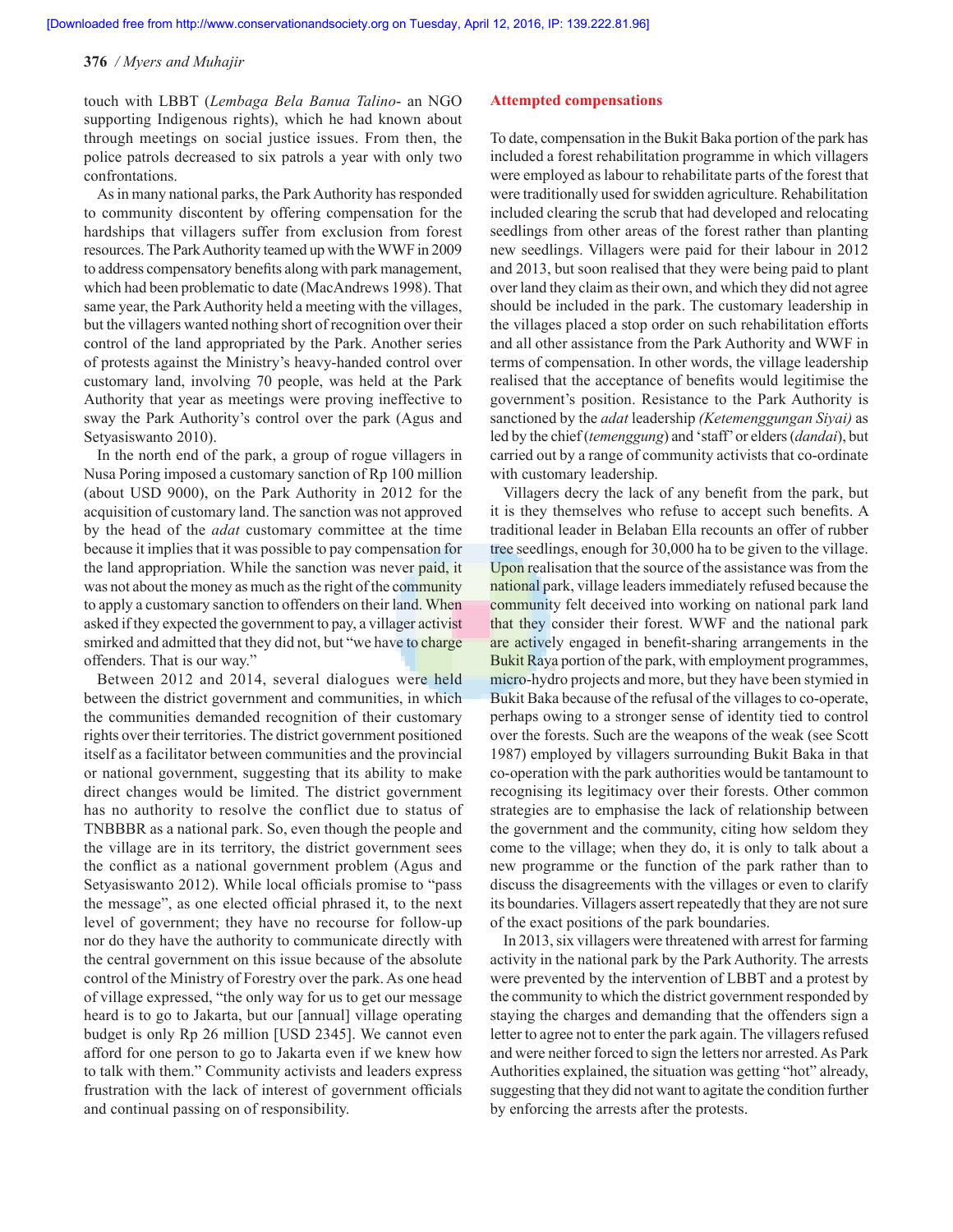In the same year, WWF and the Park Authority developed a usage zone called the 'traditional benefit zone.' The zone was created in response to the 2009 protests and subsequent dialogues. It aims to enable the villages that have protested most strongly to gain legal access to the forest again, with no change for the other villages. The rules of the traditional benefit zone will allow villagers to collect non-timber forest products from the forest. In those villages, there is no forest left outside of the park. Therefore, the community uses the forest not only for non-timber products, but also for wood for domestic use in their homes. The new zoning, of which village leadership were not aware because it has not yet been shared by the Park Authority, is "totally unacceptable" according to a village leader with the agreement of others. It is not only unacceptable because they cannot legally harvest wood, but as one leader said, "that is not the point, the point is that the forest is ours."

## **Continuing struggles for recognition and representation**

The TNBBBR villages have tried to use the multiple channels discussed in the previous sections without success and without much support from government-aligned NGOs. District and sub-district governments have no authority over the Park and therefore were resistant to raising issues around the park to the national government. Between 2009 and 2013, the communities set out to clarify their demands in a statement to the district government. The Epistema Institute and HuMa (social justice research NGOs) backed LBBT in this process and helped facilitate dialogue with all levels of government and increased understanding of the rights of communities. The petition was signed by over 2000 citizens of the five villages affected by the Bukit Baka portion of the park. It demanded that the district government: a) recognise and respect adat land; b) issue a regulation confirming as such; c) assist customary communities with developing their economic potential; d) facilitate the conflict over the park as a mediator between the community and Park Authority; and e) cease the issuance of permits to extractive industries, especially on *adat* land and conservation areas.

 On May 5, 2014, after considerable pressure from Indigenous rights organisations and NGOs, the *bupati* (district head) of Melawi signed a letter to the Ministry of Forestry requesting the recognition of Indigenous territories as mapped in the participatory mapping exercises of 1998 to end the conflict and violence in the area. While the *bupati's* letter is not legally binding, it suggests that under some pressure, articulations among multiple levels of government can change, and at least symbolically suggests some admission of the importance of public participation.

Prior to this, there had been no action on part of the district or local governments and even though all laws are under purview of scrutiny of the Regional Representative Council (Dewan Perwakilan Daerah- DPD) and People's Representative Council (Dewan Perwakilan Rakyat- DPR)<sup>8</sup>, no member had taken action despite repeated requests from the villages.

At the time of writing, there was no discernible result from the May 5 letter, but the head of Sungkup Hamlet, two activist leaders, and a Catholic priest were funded by HuMa to travel to Jakarta to meet with the Centre for Forest Area Consolidation, the Directorate General of Forest Planning, and the Human Rights Commission. The Ministry of Forestry officials in Jakarta were perplexed by the letter and suggested that if the *bupati* were to issue a District Regulation (*Perda*) pertaining to the requirement for action, then they might be able to start looking at the situation, but they could do nothing with a letter. They also suggested that they had never heard of there being a problem with TNBBBR and the communities in the past.

By the middle of 2014, the villages are still hungry for action and have called upon a companion organisation to LBBT and the Indigenous peoples' rights organisation *Aliansi Masyarakat Adat Nusantara* (Indigenous Peoples Alliance of the Archipelago - AMAN) to elevate the discussion to national levels. They also called on the church-based *Perkumpulan Pancur Kasih* (PPK) to conduct mapping exercises of the customary lands in reference to park boundaries.

## **DISCUSSION**

The communities are not against the concept of TNBBBR. They are supportive of protecting the forest, and much of the area under claim has been protected by customary law for hundreds of years, or at least "since before there was an Indonesia", as one leader put it. They are against their exclusion from decision-making over their customary land and against control over their forests by an alien entity.

Fraser (2009) frames justice as a matter of parity of participation. Therefore, exclusion from participation would be considered as an extreme injustice. Exclusion, as it is experienced by the villagers, is not exclusion from participating in benefits sharing, but exclusion from land control (see Peluso and Lund 2011). In this case, inclusion in benefits sharing would cement the exclusion from land control, highlighting that inclusion and exclusion are not binary conditions and that inclusion is not synonymous with positive results for communities (McCarthy 2010).

Lund (2011: 71-72) explains that the "processes of recognition of political identity as belonging and of claims to land and other resources as property simultaneously work to imbue the institution that provides such recognition with the legitimation and recognition of its authority to do so" (see also Li 2001). In the introduction of this paper, we posed a question based on Martin et al (2013) concerning the relationship between distributive and recognition justice. This case demonstrates that an acceptance of the distributive justice of benefit-sharing would serve to accept that the government will not recognise customary rights over the conflicted forest. The acceptance of distributional benefits is intertwined with the acceptance of the legitimacy of the government, which is antithetical to the recognition that the community seeks.

One might ask why– after more than 30 years of being designated as a nature reserve and 22 years after becoming a national park– has there been no evidence of more discontent among the villages if the park is really a problem. Government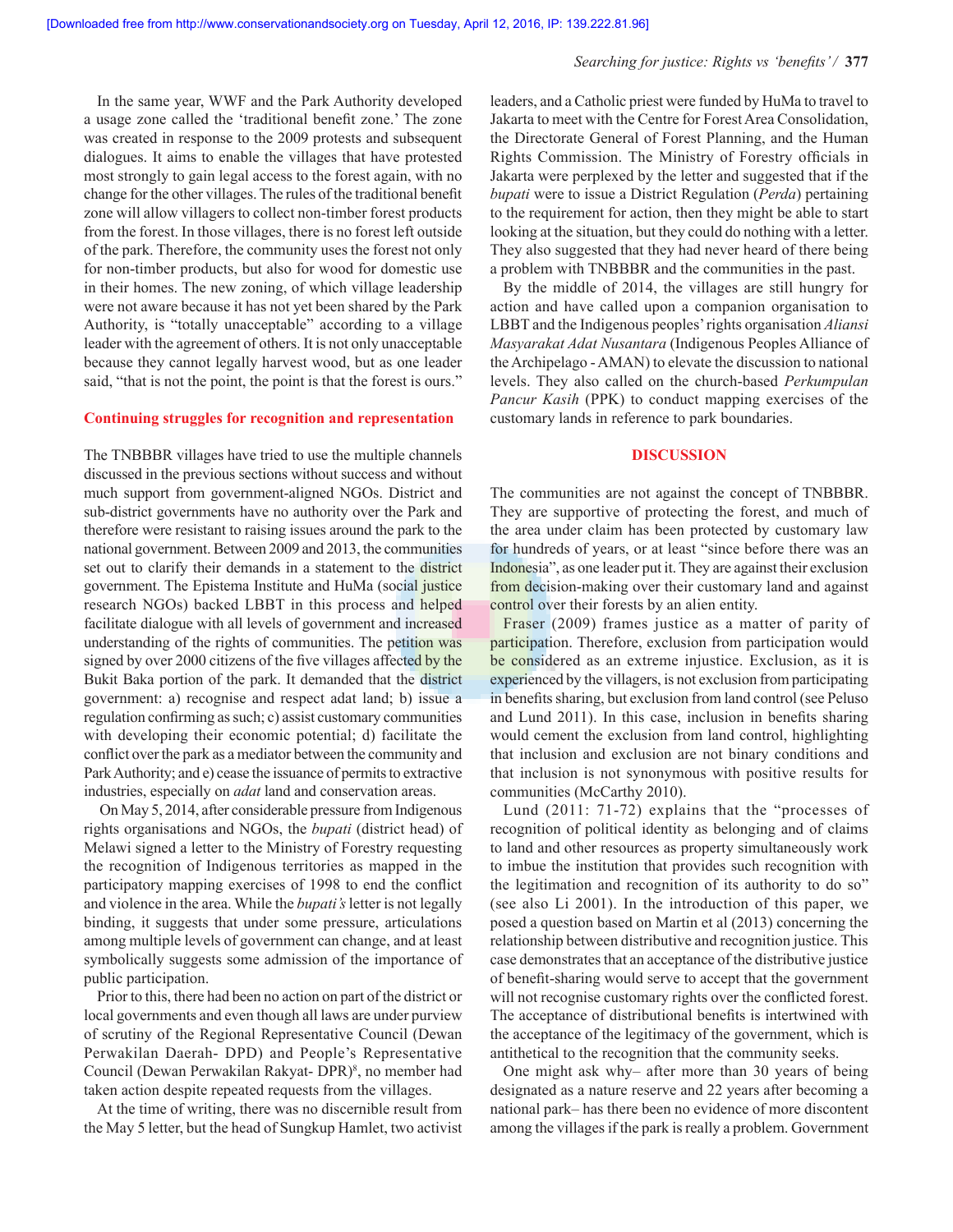officials at various levels explain the current conflict in these terms. They explain that the current generation does not agree with the former generation's decision to sign on to the park, and therefore have begun to protest, but the park had already been established with the agreement of the villages. On probing, it is clear that from the perspectives of the villagers, the boundaries of the park had not been a problem until recently. Although the park was established on paper, community members continued to access the forest according to custom. Only because of the 2007 arrests and 2013 threats of arrest (both related to the lack of clarity around the park borders) have the villages been awakened to the fact that the park could serve to exclude them from the forest.

The 2007 arrests motivated the villagers to hold a demonstration in Nanga Pinoh, the district capital. After that the arrests and displays of intimidation of the communities by park officials (according to villagers as "armed guards who yelled violently"), there was a period in which there was no open resistance from villagers and the Park Authority also eased its confrontations of the communities. By early 2014, local activists and leaders said that "it is now safe to start again", meaning that they are prepared to ramp up their campaign and follow up with the several levels of government from whom they expect democratic representations.

Community members are clear on their opinions of the government at all levels. "They are killing us without blood", said one leader. A sub-district official understands this all too well. "They think that we just work with companies and take their land", he said, "that we are the enemy." As one traditional leader put it, "The national park [government] was too busy taking over traditional land." The communities have had no success in finding representation in their government, nor recognition of their customary land claims.

One sub-district leader captured the sentiments of many others by saying that the district government "has no idea what it is like here." Interestingly, that is the same argument that district leaders use to describe their relationship with the national and provincial governments, that they have "no idea what is happening in reality", citing other multi-level governance issues related to land use planning. As one village head explained, "the district government is like a tree with dead roots." He explains that the government continues to exist, but lacks a basis in the community and fails to serve community interests, especially against the powers of the Ministry of Forestry.

Similar disaccord exists between the Ministry of Forestry and Ministry of Internal Affairs in terms of legal recognition of Indigenous peoples. The Ministry of Forestry has requested a *Perda* as legal basis, but the Ministry of Internal Affairs has stated that the recognition could be formalised with a decree from the district head. These inconsistencies of requirements are perplexing to local communities (see Ministry of Internal Affairs Regulation No 52/2014 on guidance on the recognition and protection of Indigenous peoples). A Decree from the head of district (*Bupati*) is simpler to obtain because there is no need for consultation and consent from the district legislature, whilst the Perda requires this consent and is therefore more difficult to obtain. Whether a district head decree or district regulation is required to make *adat* claims on forest remains unclear.

The refusal of the communities to co-operate with park authorities and WWF, and an active engagement with LBBT and AMAN can also be explained in terms of environmental justice. WWF and the Park Authority offer distributive justice by way of benefit sharing. On the one hand, it might be too little too late, but on the other, it fails to address the core concerns of the communities. LBBT and AMAN offer recognition and respect for customary authority as typified by responses from villagers describing that "they understand us." Sikor and Lund (2009: 10) explain that "claimants seek out socio-political institutions to authorize their claims, and the socio-political institutions look for claimants to authorize." In this way, the relationships between the communities and the Indigenous peoples' rights institutions are constantly negotiated through a process of the mutual search for legitimacy. This reciprocity is less evident in the relationships between communities and any of the levels of government, in which the government assumes its own legitimacy. The deliberate dismissal of state legitimacy by the communities is a source of constant frustration for all levels of government. The Park Authority initially responded by asserting its assumed legitimacy more strongly in the arrests of villagers, but has since regressed due to the more organised challenge that communities have put forth with the Indigenous peoples' rights organisation and NGOs.

## **CONCLUSIONS**

At first, the customary leader who said, "They are killing us without blood" seemed sensationalistic. Neither he nor any other community members could explain what this might mean in a way that made sense to the researcher, yet he used the phrase repeatedly. There are few *de facto* limitations to forest access at the moment. Even though two people were arrested from Belaban Ella and some others were threatened, villagers continue to use the forest as they did, except that they had to move their farms to outside the park boundaries. The most risky activities are farming and obtaining timber. The customary leader who made this statement was not from a village that accessed timber, however, and his village still has enough farm land at the moment. Any activities undertaken in the park are done with some risk, but still done none the less. While in some villages, the "killing" includes livelihood deprivation through decreased access to good quality land and natural resources required to sustain families and derive incomes, it is much more than that overall. The "killing" refers to the lack of recognition of customary stewardship of, and control over, the land. This is a death of recognition through non-participation and failure of local government to represent the communities, creating a sense of invisibility and neglect. This has the effect of killing the spirit and killing their identity, which is intrinsically tied with the forest.

Recognition is denied in two primary ways in this case. First, is the procedural avoidance by the central government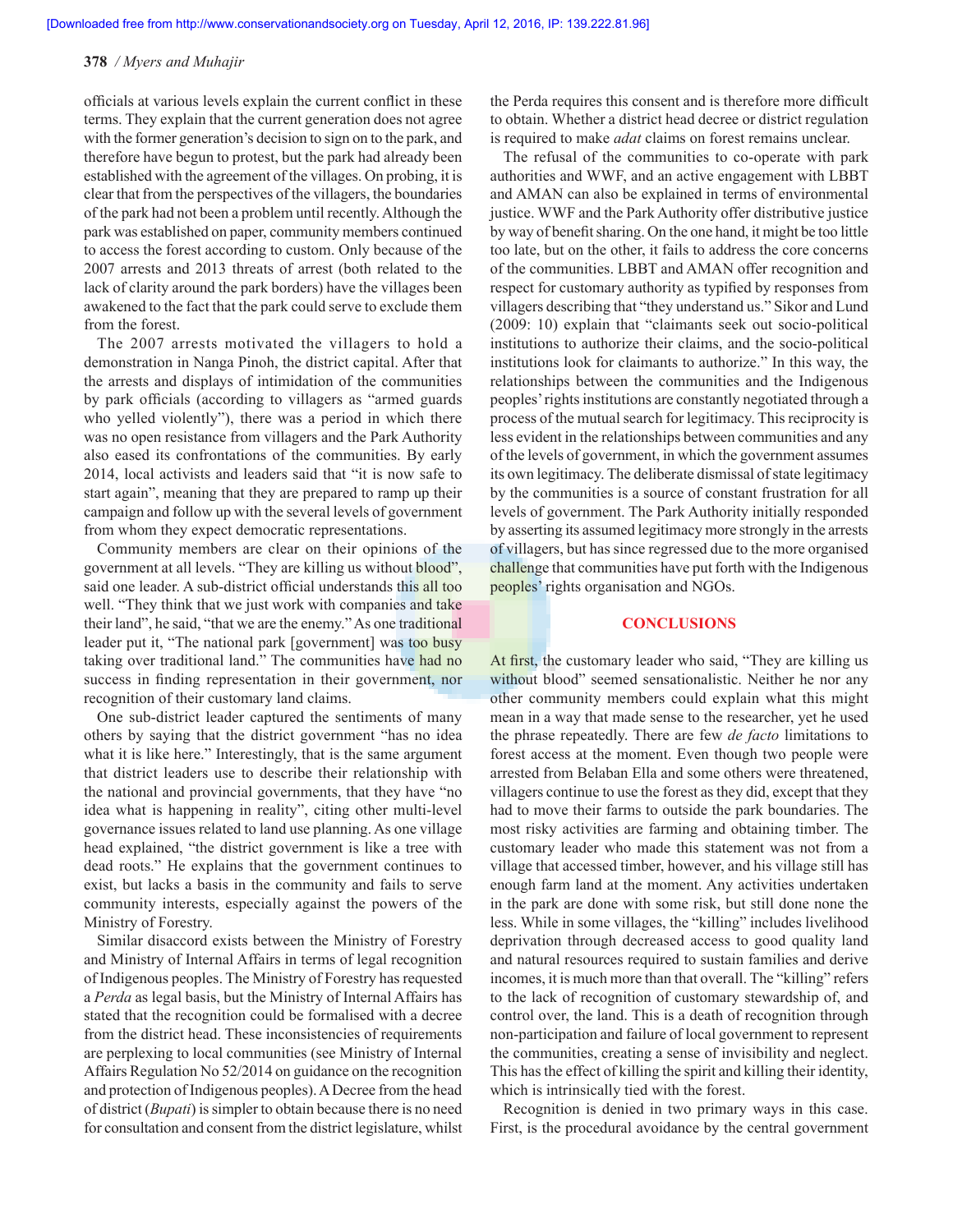*Searching for justice: Rights vs 'benefits' /* **379**

# of community participation in the creation of the park, as if customary users did not exist. Second, there is the failure of multi-level governance structures, which have a democratic responsibility to the communities, to advance customary claims to the central government. Combined, these denials of recognition constitute 'killing without blood'. The Indigenous peoples' rights NGOs and organisations that have been active with the communities over the past few years are stimulating the heartbeat of the villages by filling the void left by government. They are the vehicle through which the communities find recognition. The Constitutional Court rulings give a breath to that recognition: that one day they may be able to make a claim that the land is theirs and it will be accepted.

This analysis is germane not only to national parks, but also other land uses that have a mix of multi-level and central governance architectures. The case of TNBBBR is instructive in this regard. Recognition justice cannot exist where people do not have the opportunity to participate. People struggle to participate where governance structures ignore them by either an unwillingness or inability to advance community claims upward within the democratic structures. The highly technical nature of global notions of conservation and environmental protection projects makes them susceptible to rendering complex socio-political issues technical and thereby tending toward distributive justice rather than recognition justice (Ferguson 1994; Li 2007; see Büscher 2010). The drive toward results-based management prefers measurable and obtainable results that can be obtained within finite project timeframes. While participation of local stakeholders is often acknowledged in modern conservation and environmental protection projects, multi-level governance issues get more complicated as more layers of governance are added (Larson and Lewis-Mendoza 2012).

The challenge to project proponents and governments is to assess the extent to which they exacerbate or mediate recognition injustices and to reconceptualise notions of environmental justice. Within this assessment, understanding multi-level governance structures is paramount. Including only distributive benefits, which remains a point of contention in many conservation and environmental protection proposals and implementations, may undermine recognition justice and ultimately serve to further alienate communities living near forests. The solutions need not lie in the full decentralisation of forest management, but in securing a voice for forest users and a channel for communication to work its way up to decision-makers, enabling actors at various levels to question and challenge the Park Authority with some effect and to do so free of the threat of retribution. As movements for recognition justices increase in intensity, especially alongside global programmes such as REDD+ (Reducing Emissions from Deforestation and Forest Degradation) and considering the customary forest movements in Indonesia, it is exceedingly paramount to recognise the calls from local forest users to participate in the decisions about land over which they lay claim.

## **ACKNOWLEDGEMENTS**

This research was originally undertaken as part of the Global Comparative Study on REDD+ by the Center for International Forest Research. Specifically, it is part of the *multilevel governance, carbon management, and land-use decisions at the landscape scale module,* led by Anne Larson. This case was one of 10 conducted as part of the comparative study in Indonesia and Indonesia is one of five countries included in the global study. The project was funded by the Norwegian Agency for Development Cooperation (NORAD) and the European Commission (EC). Further data were compiled through informal interviews by a complementary research initiative spearheaded by the Epistema Institute as part of a working group on tenure formed by the Ministry of Forestry in 2013, funded by Kemitraan and the Rights and Resources Initiative. LBBT and specifically Kihon, a local activist, were of great assistance co-ordinating interviews and understanding key issues. With gratitude, we recognise the review and comments on drafts of this paper by Anne Larson and Ashwin Ravikumar of CIFOR; Myrna Safitri of Epistema; Thomas Sikor from the University of East Anglia; Aga from AMAN, and Kihon, Agustinus, Abdias Yas and Sentot of LBBT, as well as two anonymous reviewers. Since authoring this article in 2014, the Ministry of Environment and Forestry have worked with AMAN civil society groups to advance the customary forest claims procedures. Sungkup is in the process of submitting its claim with the assistance of HuMa.

# **NOTES**

- 1. *Article 5 of Law Number 5, 1960. Translation by first author*.
- 2. Article 18B Paragraph 2.
- 3. In late 2014, the Ministry of Forestry was merged with the Ministry of Environment in the new Ministry of Environment and Forestry. This research was conducted under the old administrative structure. Therefore, we continue to use the old nomenclature, acknowledging the new name and structure.
- 4. This form of non-recognition is also seen in other areas of Indonesia, where maps scant on detail, work to the advantage of governments and serve to ignore or make unclear customary land claims (Li 2001).
- 5. In some villages, these representations have now been interpreted as incorrect by the leaders, and they submitted corrections to the Park Authority (*Balai Taman Nasional Bukit Baka Bukit Raya*) in 2012 without response.
- 6. All the villages in the park were mapped by a GTZ (now GIZ) project in the mid 1990s, but as a result of conflict in the area, the project offices, along with the maps, were lost to fire. The perpetrators of that fire are still unknown. The Belaban Ella map was facilitated directly by the Ministry of Forestry and was physically stored in the village and was therefore preserved.
- 7. Exact calculations are unclear because the national park boundaries are not clear.
- 8. DPD and DPR are parliamentary chambers of government.

#### **REFERENCES**

Adams, W.M. and J. Hutton. 2007. People, parks and poverty: political ecology and biodiversity conservation. *Conservation and Society* 5(2): 147–183.

Agrawal, A. and A. Chhatre. 2006. Explaining success on the commons: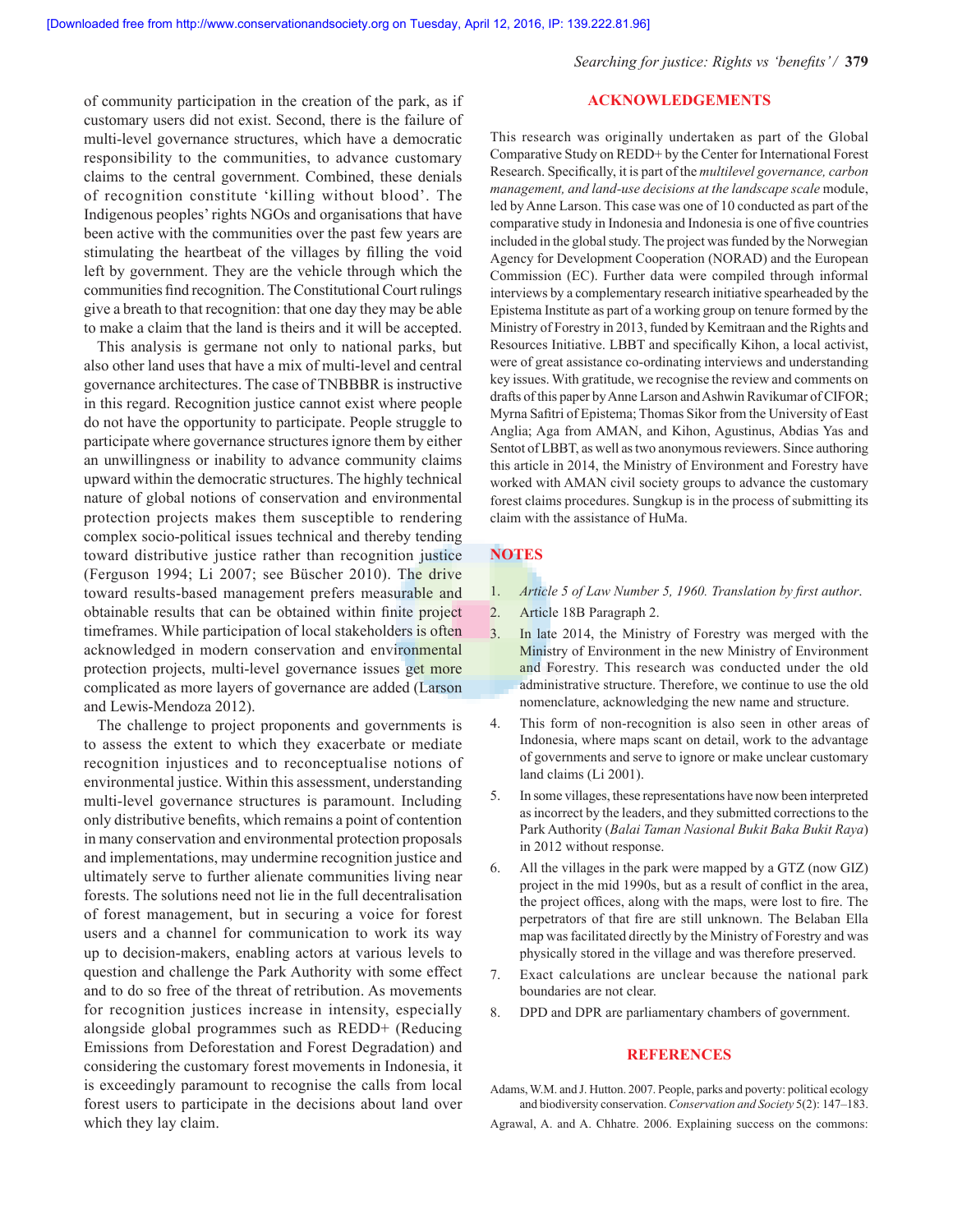community forest governance in the Indian Himalaya. *World Development* 34(1): 149–166.

- Agus, A. and S. Setyasiswanto. 2010. *Setelah kami dilarang masuk hutan.*  Jakarta: HuMa.
- Agus, A. and S. Setyasiswanto. 2012. *Kesiapan pemerintah daerah kabupaten Melawi, Kalimantan Barat untuk menyelesaikan konflik agraria.* Jakarta: Epistema Institute & Pontianak Institute.
- Angelsen, A. and S. Wunder. 2003. Exploring the forest-poverty link: key concepts, issues and research implications. *CIFOR Occasional Paper*  (40). Bogor: CIFOR.
- Balai Taman Nasional Bukit Baka Bukit Raya. 2009. Rencana penelolaan jangka panjang Taman Nasional Bukit Baka Bukit Raya periode 2010 s/d 2029. Jakarta: Balai Taman Nasional Bukit Baka Bukit Raya.
- Barr, C. 2006. Forest administration and forestry sector development prior to 1998. In: *Decentralization of forest administration in Indonesia: implications for forest sustainability, economic development and community livelihoods* (eds. Setiono B., M. Moeliono, J.F. McCarthy, A. Dermawan, I.A.P. Resosudarmo, and C. Barr). Bogor: Center for International Forestry Research.
- Borgerhoff Mulder, M. and P. Coppolillo. 2005. *Conservation.* Princeton: Princeton University Press.
- Brockington, D., R. Duffy, and J. Igoe. 2008. *Nature unbound: conservation, capitalism and the future of protected areas.* London: Earthscan/James & James.
- Büscher, B. 2010. Anti-politics as political strategy: neoliberalism and transfrontier conservation in southern Africa. *Development and Change*  41(1): 29–51.
- Chape, S., J. Harrison, M. Spalding, and I. Lysenko. 2005. Measuring the extent and effectiveness of protected areas as an indicator for meeting global biodiversity targets. *Philosophical Transactions of the Royal Society B: Biological Sciences* 360(1454): 443–455.
- Colchester, M. et al. 2006a. Justice in the forest: rural livelihoods and forest law enforcement. *Forest Perspectives* (3). Bogor: Center for International Forestry Research.
- Colchester, M. et al. 2006b. *Promised land: palm oil and land acquisition in Indonesia - implications for local communities and indigenous peoples.*  Bogor: Forest Peoples Programme, Perkumpulan Sawit Watch, HuMA and the World Agroforestry Centre.
- Duffy, R. 2010. *Nature crime: how we're getting conservation wrong.* New Haven: Yale University Press.
- Eaton, P. 2005. *Land tenure, conservation and development in Southeast Asia.*  London: Routledge.
- Fairhead, J., M. Leach, and I. Scoones. 2012. Green grabbing: a new appropriation of nature? *Journal of Peasant Studies* 39(2): 237–261.
- Ferguson, J. 1994. *The anti-politics machine.* London: University of Minnesota Press.
- Ferraro, P.J. 2002. The local costs of establishing protected areas in low-income nations: Ranomafana National Park, Madagascar. *Ecological Economics*: 261–275.
- Flyvbjerg, B. 2006. Five misunderstandings about case-study research. Qualitative Inquiry 12(2): 219–245.
- Fraser, N. 2009. *Scales of justice: reimagining political space in a globalizing world.* New York: Columbia University Press.
- Henley, D. 2007. Natural resource management: historical lessons from Indonesia. *Human Ecology* 36(2): 273–290.
- Henley, D. and J.S. Davidson. 2008. In the name of adat: regional perspectives on reform, tradition, and democracy in Indonesia. *Modern Asian Studies*  42(04): 815–852.
- ITTO. 2003. Collaborative management plan of Bukit Baka Bukit Raya National Park buffer zone. s.l.:International Tropical Timber Organization.
- IUCN and UNEP. 2012. *The world database on protected areas (WDPA).*  Cambridge, UK: UNEP-WCMC.
- Kementerian Kehutanan 2011. *Data dan informasi pemanfaatan hutan tahun 2011.* Jakarta: Kementerian Kehutanan.
- Kementrian Kehutanan, 2013a. *Rencana makro kehutanan nasional.*  Permenhut No. 32 tahun 2013. Jakarta.
- Kementrian Kehutanan. 2013b. Statistik kehutanan Indonesia. Jakarta: Ministry of Forestry.
- Larson, A.M. 2010. Making the 'rules of the game': constituting territory and authority in Nicaragua's indigenous communities. *Land Use Policy*  27(4): 1143–1152.
- Larson, A.M. and J. Lewis-Mendoza. 2012. Decentralisation and devolution in Nicaragua's North Atlantic autonomous region: natural resources and indigenous peoples' rights. *International Journal of the Commons*  6(2): 179–199.
- Lele, S., P. Wilshusen, D. Brockington, R. Seidler, and K. Bawa. 2010. Beyond exclusion: alternative approaches to biodiversity conservation in the developing tropics. *Current Opinion in Environmental Sustainability*  2(2): 94–100.
- Li, T.M. 2001. Masyarakat adat, difference, and the limits of recognition in Indonesia's forest zone. *Modern Asian Studies* 35(03): 645–676.
- Li, T.M. 2007. *The will to improve: governmentality, development, and the practice of politics.* London: Duke University Press.
- Lund, C. 2011. Property and citizenship: conceptually connecting land rights and belonging in Africa. *Africa Spectrum 4*6(3): 71–75.
- MacAndrews, C. 1998. Improving the management of Indonesia's national parks: lessons from two case studies. *Bulletin of Indonesian Economic Studies* 34(1): 121–137.
- Martin, A., A. Akol, and J. Phillips. 2013. Just conservation? On the fairness of sharing benefits. In: *The justices and injustices of ecosystem services*  (ed. Sikor T.). London: Earthscan.
- McCarthy, J.F. 2006. *The fourth circle.* Stanford: Stanford University Press.
- McCarthy, J.F. 2010. Processes of inclusion and adverse incorporation: oil palm and agrarian change in Sumatra, Indonesia. *Journal of Peasant Studies* 37(4): 821–850.
- Mishra, H. 1994. South and Southeast Asia. In: *Protecting nature: regional reviews of protected areas* (eds. McNeely J., J. Harrison, and P. Dingwall). Gland: IUCN.
- Peluso, N.L. 1992. *Rich forests, poor people.* Berkeley: University of California Press.
- Peluso, N.L. and C. Lund. 2011. New frontiers of land control: introduction. *Journal of Peasant Studies* 38(4): 667–681.
- Peluso, N.L. and P. Vandergeest. 2001. Genealogies of the political forest and customary rights in Indonesia, Malaysia, and Thailand. *The Journal of Asian Studies* 60(3): 761–812.
- Ribot, J. and N.L. Peluso. 2003. A theory of access. *Rural sociology* 68(2): 153–181.
- Roe, D. 2008. The origins and evolution of the conservation-poverty debate: a review of key literature, events and policy processes. *Oryx* 42(04): 491.
- Safitri M.A. 2010. Forest tenure in Indonesia: the socio-legal challenges of securing communities' rights. *Ph.D. Thesis.* Leiden University, Leiden, Netherlands.
- Schlosberg, D. 2004. Reconceiving environmental justice: global movements and political theories. *Environmental Politics* 13(3): 517–540.
- Scott, J.C. 1987. *Weapons of the weak: everyday forms of peasant resistance.*  New Haven: Yale University Press.
- Sikor, T. 2013. Linking ecosystem services with environmental justice. In: *The justices and injustices of ecosystem services* (ed. Sikor, T). London: Earthscan.
- Sikor, T. and C. Lund. 2009. Access and property: a question of power and authority. *Development and Change* 40(1): 1–22.
- Sirait, M. et al. 2011. Towards participatory land-use planning in West Kalimantan, Indonesia. Amsterdam: Both Ends.
- Soetarto, E., M.T.F. Sitorus, and M.Y. Napiri. 2001. *Decentralisation of*